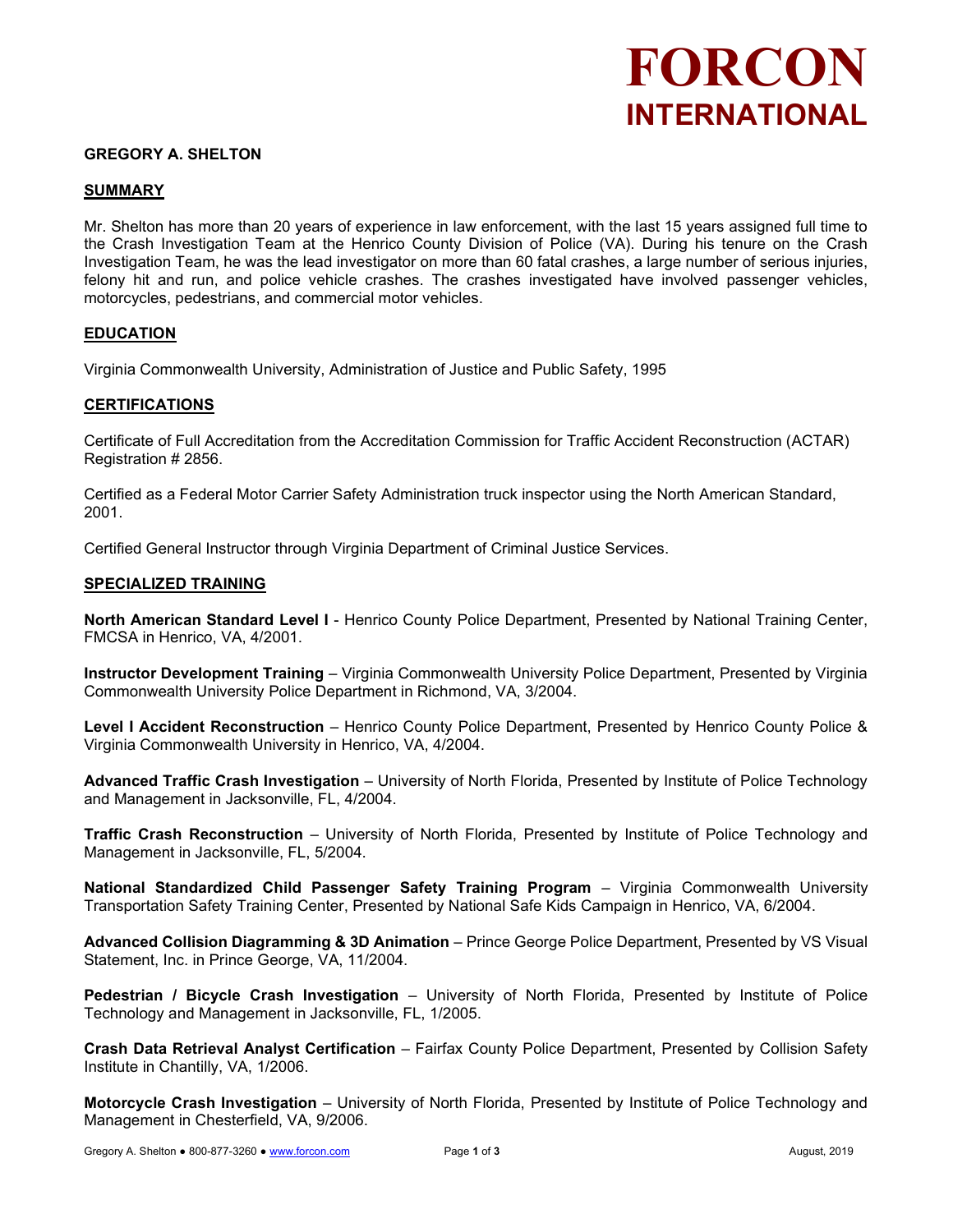# FORCON INTERNATIONAL

Special Problems in Traffic Crash Reconstruction – University of North Florida, Presented by Institute of Police Technology and Management in Jacksonville, FL, 4/2007.

Forensic Mapping Specialist – Henrico County Police Department, Presented by MJC & Associates, Inc. in Henrico, VA, 1/2008.

Crash Data Retrieval Users Summit – Collision Safety Institute, Presented by Collision Publishing, LLC in Houston, TX, 1/2008.

Collision Reconstruction Seminar - Pennsylvania State Police, Presented by PSP Bureau of Training and Education in State College, PA, 10/2008.

Digital Forensic Photography – University of Tennessee, Presented by National Forensic Academy in Henrico, VA,10/2008.

Crash Data Retrieval Users Summit – Collision Safety Institute, Presented by Collision Publishing, LLC in Houston, TX, 1/2009.

Advanced Traffic Accident and Fatality Training Seminar – Newport News Police Department, Presented by Emergency Services Training Associates in Newport News, VA, 7/2009.

Inspection and Investigation of Commercial Vehicle Crashes – University of North Florida, Presented by Institute of Police Technology and Management in Jacksonville, FL, 8/2009.

Collision Reconstruction Seminar – Pennsylvania State Police, Presented by PSP Bureau of Training and Education in State College, PA, 10/2009.

Grade Crossing Collision Investigation Class – Ashland Police Department, Presented by Operation Lifesaver, Inc. in Ashland, VA, 10/2009.

Crash Data Retrieval Users Summit – Collision Safety Institute, Presented by Collision Publishing, LLC in Houston, TX 1/2010.

Collision Reconstruction Seminar – Pennsylvania State Police, Presented by PSP Bureau of Training and Education in State College, PA 9/2010.

Crash Data Retrieval Users Summit – Collision Safety Institute, Presented by Collision Publishing, LLC in Houston, TX, 1/2011.

Crash Investigation Refresher & Update – Henrico County Police Department, Presented by Virginia Commonwealth University Transportation Safety Training Center in Henrico, VA 9/2011.

Collision Reconstruction Seminar - Pennsylvania State Police, Presented by PSP Bureau of Training and Education in State College, PA, 9/2011.

Crash Data Retrieval Users Summit – Collision Safety Institute, Presented by Collision Publishing, LLC in Houston, TX, 1/2012.

Advanced DUI Training for Prosecutors and Law Enforcement - Presented by Commonwealth's Attorney's Services Council in Williamsburg, VA, 2/2012.

Collision Reconstruction Seminar - Pennsylvania State Police, Presented by PSP Bureau of Training and Education in State College, PA, 9/2012.